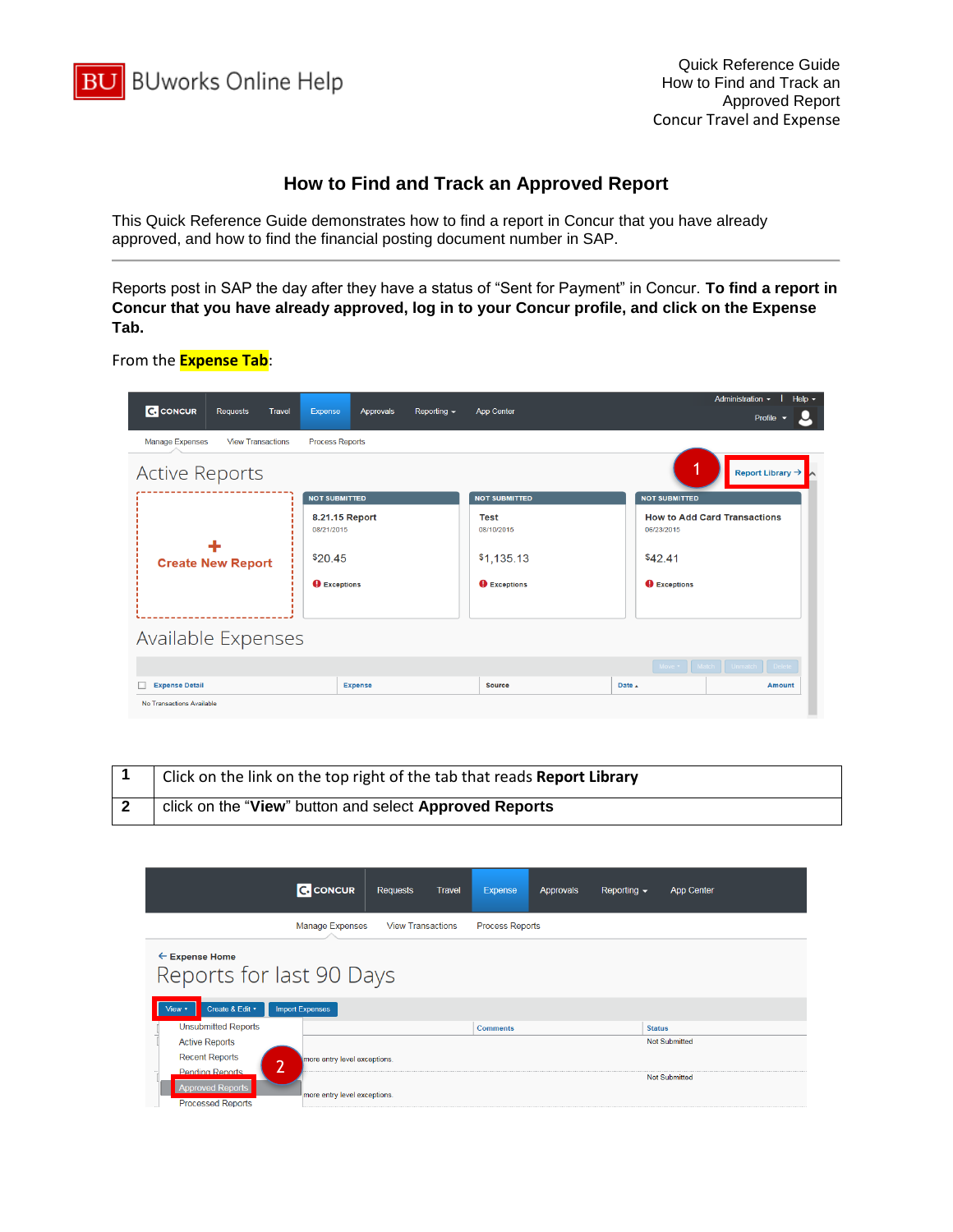

| 3                | Open the desired report and click on the <b>Details</b> button                                                                                                                                                                                                                                                                           |
|------------------|------------------------------------------------------------------------------------------------------------------------------------------------------------------------------------------------------------------------------------------------------------------------------------------------------------------------------------------|
| $\boldsymbol{4}$ | <b>Select Audit Trail</b>                                                                                                                                                                                                                                                                                                                |
|                  |                                                                                                                                                                                                                                                                                                                                          |
|                  | <b>C</b> CONCUR<br><b>Requests</b><br><b>Travel</b><br><b>Expense</b><br>Approvals<br>Reporting $\sim$<br><b>App Center</b>                                                                                                                                                                                                              |
|                  | <b>View Transactions</b><br><b>Process Reports</b><br><b>Manage Expenses</b>                                                                                                                                                                                                                                                             |
|                  | Med Campus Trans April-March 15<br>3<br>Details *<br>Receipts <b>v</b><br>Print / Email *                                                                                                                                                                                                                                                |
|                  | Report<br><b>Expenses</b><br>View *<br>≪<br>Summary<br><b>Report Header</b><br><b>Amount</b><br><b>Approved</b><br>Date v<br><b>Report Summary</b><br><b>Totals</b><br>04/24/2015<br>\$9.05<br>\$9.05<br><b>Report Totals</b><br>4<br>⊜<br><b>Audit Trail</b><br><b>Amount Due Company</b><br>\$0.00<br>04/18/2015<br>\$17.98<br>\$17.98 |
|                  | <b>Approval Flow</b><br><b>SINC Boston</b>                                                                                                                                                                                                                                                                                               |

**The top entry will be the date that the report was approved and sent for payment. This is the last step in the Audit Trail.** 

| Vie   | <b>Audit Trail</b>                 |                   |                               |                                                                                    | × |
|-------|------------------------------------|-------------------|-------------------------------|------------------------------------------------------------------------------------|---|
| Appro | <b>Report Level</b><br>Date/Time v | <b>Undated By</b> | <b>Action</b>                 | <b>Description</b>                                                                 |   |
| \$.   | 06/17/2015 03:22 PM                |                   | Approval Status Change        | Status changed from Approved & In<br><b>Accounting Review to Approved</b>          |   |
|       | 06/14/2015 03:31 PM                |                   | Approval Status Change        | Status changed from Pending Cost<br><b>Object Approval to Approved</b><br>Comment: |   |
|       | 06/12/2015 12:12 PM                |                   | <b>Approval Status Change</b> | Status changed from Submitted &<br>Pending Approval to Approved<br>Comment:        |   |

**Once you have checked the status of the report in Concur, if you have access to SAP you can use theFB03 function to find the financial posting Document Number.**

To do this, first **open SAP** and **enter FB03 in the command field**.

| Ø                                                      | Document Edit Goto View System Help<br>▼ 4 日   0 0 0 1 2 1 1 1 1 2 1 2 1 2 1 8 2 1 0 1 8                              |
|--------------------------------------------------------|-----------------------------------------------------------------------------------------------------------------------|
|                                                        | <b>Display Document: Initial Screen</b><br><b>Figure 1</b> Document List <b>H</b> First Item <b>C</b> Editing Options |
| Keys for Entry View<br>Document Number<br>Company Code | <br><br>TRBU                                                                                                          |
| <b>Fiscal Year</b>                                     |                                                                                                                       |
|                                                        |                                                                                                                       |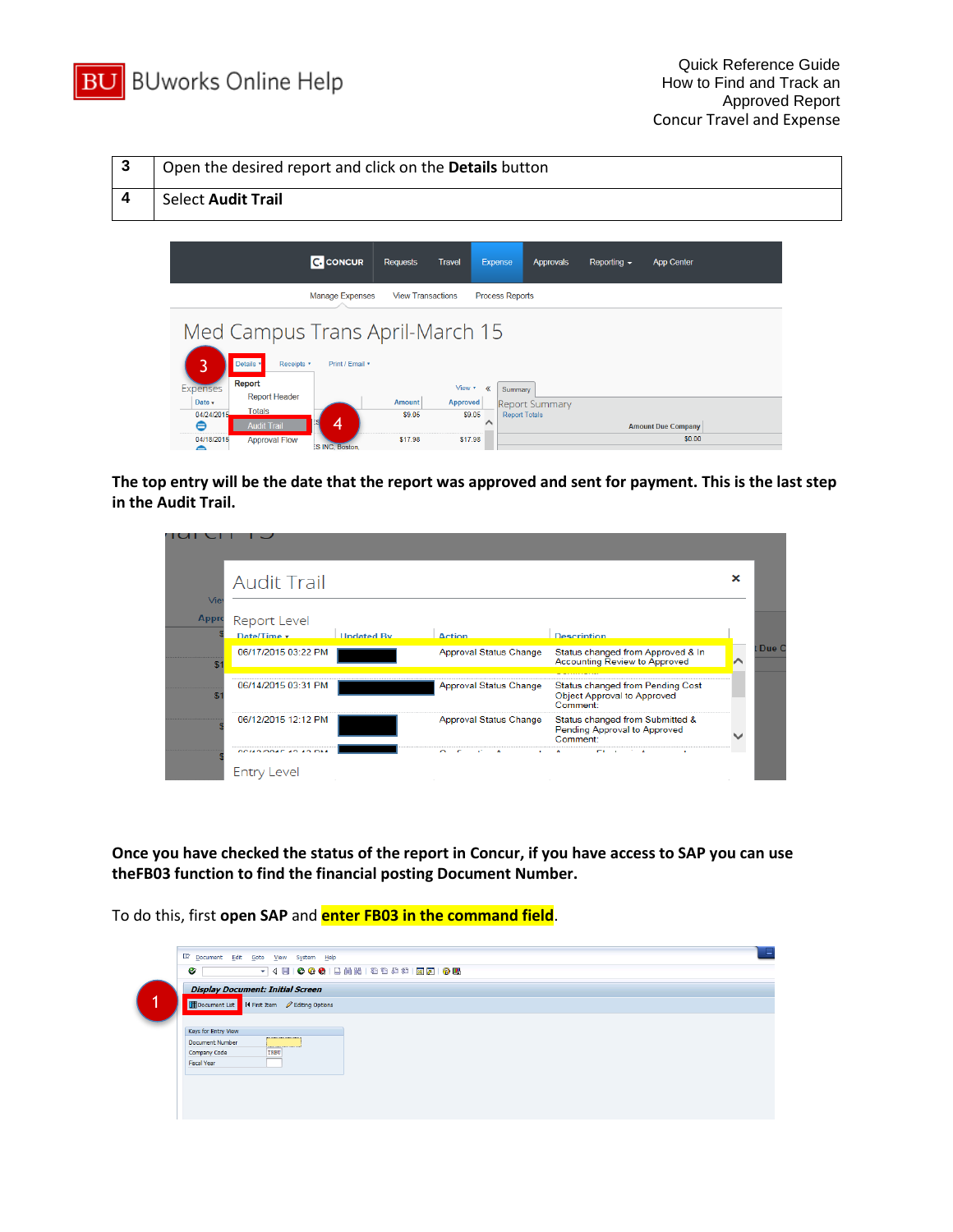

| <b>Click on Document List</b>                                                 |
|-------------------------------------------------------------------------------|
| Hit the Get Variant icon-this will open the Variant Directory                 |
| In the Variant Directory table select the TRAVEL /travel row and double click |

| Company code                                                                                                                                                                                                           | TRBU                                                                                                           | to                      | $\Rightarrow$                                                                     |
|------------------------------------------------------------------------------------------------------------------------------------------------------------------------------------------------------------------------|----------------------------------------------------------------------------------------------------------------|-------------------------|-----------------------------------------------------------------------------------|
| Document Number                                                                                                                                                                                                        |                                                                                                                | to                      | $\Rightarrow$                                                                     |
| <b>Fiscal Year</b>                                                                                                                                                                                                     |                                                                                                                | to                      | $\Rightarrow$                                                                     |
| Ledger                                                                                                                                                                                                                 | FA                                                                                                             |                         |                                                                                   |
| Ledger Gro E ABAP<br>Variant Directory                                                                                                                                                                                 | Program RFBUEB00                                                                                               | $\overline{\mathbf{x}}$ |                                                                                   |
| 87 HH<br>General se<br>Variant Catalog for Program RFBUEB00<br>Docume<br>Variant name<br>Posting<br><b>APDOCTYPES</b><br>Entry da<br><b>PAYROLLDOCS</b><br>Referend<br>Referend SAPRAUDIT CO K Cut-Off II List Vandors | Short Description<br>All AP Document Types<br>Payroll FI Documents<br>SAP&AUDIT_CO_D_Cut-off AR-List Customers | 3                       | $\Rightarrow$<br>$\Rightarrow$<br>$\Rightarrow$<br>$\Rightarrow$<br>$\Rightarrow$ |
| Referent TRAVEL                                                                                                                                                                                                        | /travel                                                                                                        |                         | $\Rightarrow$                                                                     |
| Logical s                                                                                                                                                                                                              |                                                                                                                |                         | $\Rightarrow$                                                                     |
| Also displa                                                                                                                                                                                                            |                                                                                                                |                         |                                                                                   |
| Display                                                                                                                                                                                                                |                                                                                                                |                         |                                                                                   |

| This will populate the Reference Number field with 12 zeros. Delete one zero and then enter |
|---------------------------------------------------------------------------------------------|
| the <b>Report Key</b> in the remaining space                                                |
| Click the Execute button                                                                    |

## \*For help finding the **Report Key**, please refer to **["How to Find the Report Key."](http://www.bu.edu/travelservices/files/2015/08/How-to-Find-the-Report-Key.pdf)**

| ●                                        |                   |    |                                              |  |
|------------------------------------------|-------------------|----|----------------------------------------------|--|
| <b>Document List</b>                     |                   |    |                                              |  |
|                                          |                   |    |                                              |  |
| $\bullet$<br><b>CONTROL</b> Data Sources |                   |    |                                              |  |
| Company code                             | TRBU              | to |                                              |  |
| <b>Document Number</b>                   |                   | to |                                              |  |
| <b>Fiscal Year</b>                       |                   | to | 中中中                                          |  |
| Ledger                                   | FA                |    |                                              |  |
| <b>Ledger Group</b>                      |                   |    |                                              |  |
|                                          |                   |    |                                              |  |
| <b>General selections</b>                |                   |    |                                              |  |
| Document type                            |                   |    | $\Rightarrow$                                |  |
| Posting date                             |                   | 3  | 多中                                           |  |
|                                          |                   |    |                                              |  |
| Reference number                         | 00000000000013267 |    | $\overline{\bullet}$<br>$\overline{\bullet}$ |  |
|                                          |                   |    | $\overline{\bullet}$                         |  |
| Reference key                            |                   | to | $\overline{\bullet}$                         |  |
| Logical system                           |                   | to |                                              |  |
| Also display noted items                 |                   |    |                                              |  |
| Display noted items                      |                   |    |                                              |  |
|                                          |                   |    |                                              |  |
| Search for own documents                 |                   |    |                                              |  |